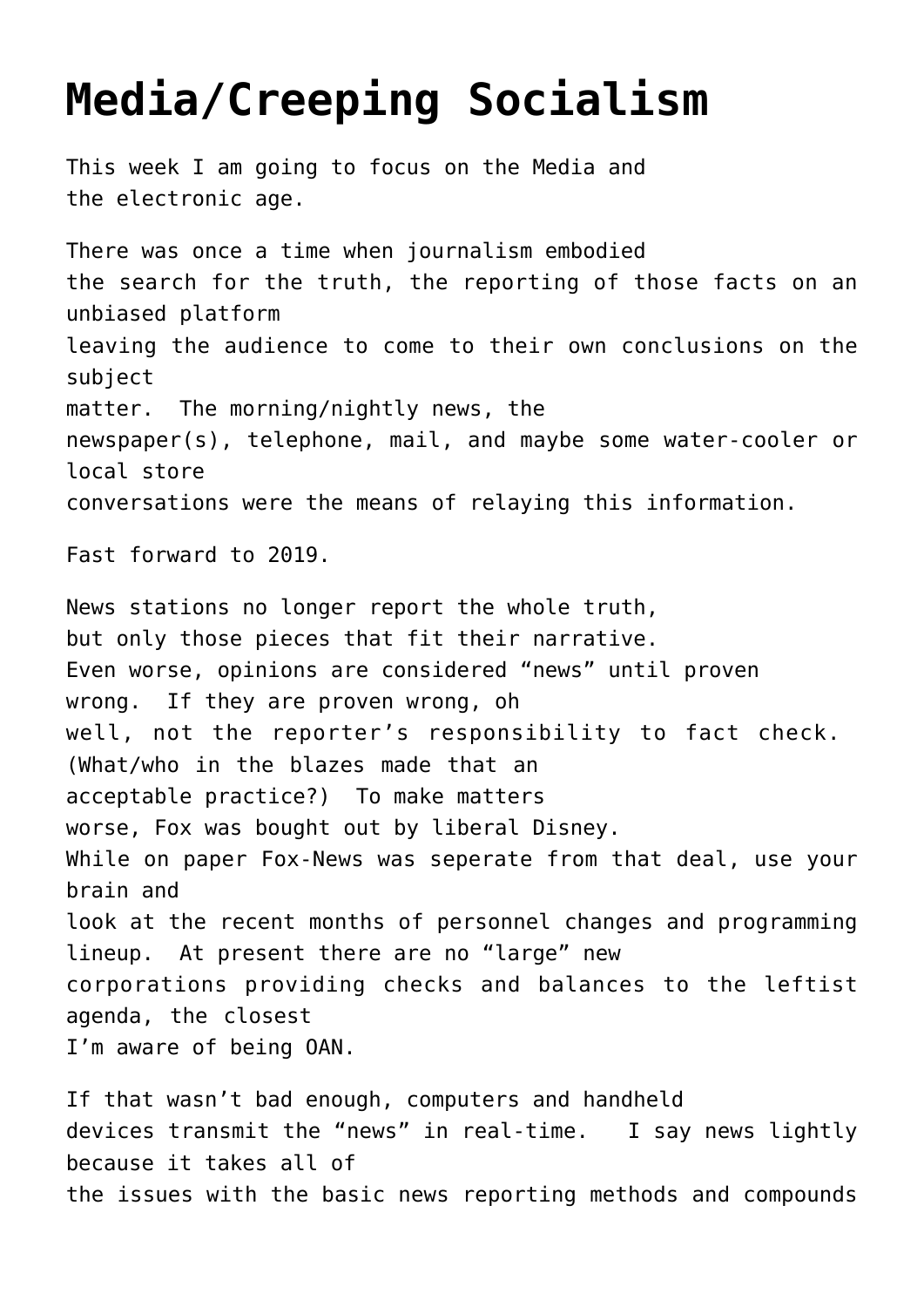them. You missed the news? Here's what was important. (Insert another layer of opinion here.) Then… then, this gets circulated around the globe at the speed of internet, as FACT.

Still not concerned? Enter Big Tech. We'll store your metadata and tell you it's for general research purposes. Since all the big tech platforms are liberal, we'll censor out the things we find offensive to us, as liberals. Conservative accounts are getting shadow-banned, temporarily suspended, or outright shut down at an alarmingly high ratio compared to their liberal counterparts under the guise that they are private companies and can do what they want. Yes, up to the point of destroying the 1st Amendment on US soil.

The media and Big Tech are nothing more than a weaponized branch of the liberal-socialist initiative to rewrite or abolish the Constitution and in turn destroy the USA. From the remaining ashes a new state will be formed.

Ignorance is being embraced. Facts are offensive. It is acceptable to jump the gun based on opinions and feelings with impunity. Liberal socialist (Marxist?) professors with tenure can teach you "their" version of history; their activist ideals, then turn you loose on the world thinking you are smarter than all these other "idiots" with differing opinions.

There's a reason more of the younger generation tend to be liberal and turn conservative as they get older.